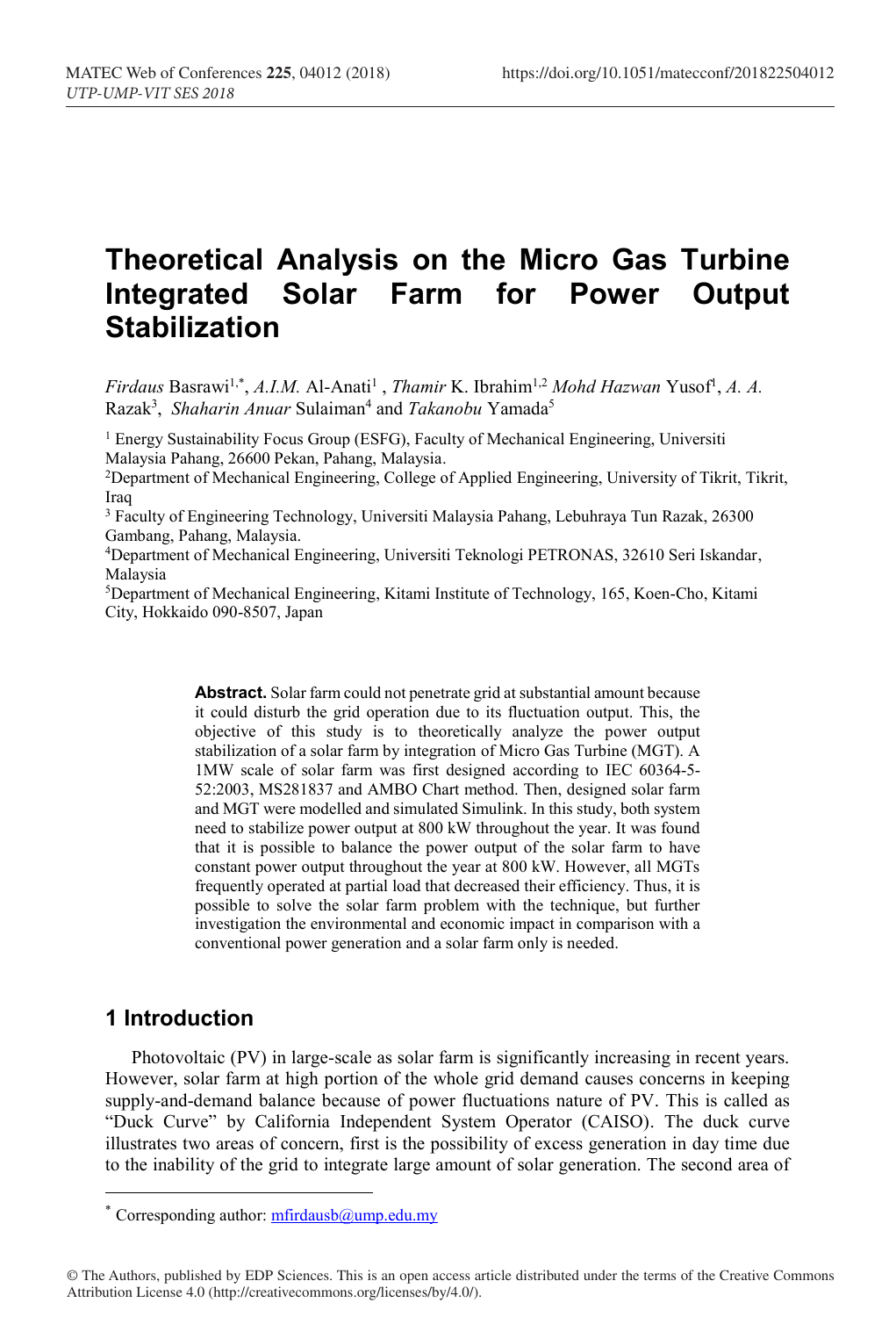concern is the need for the grid to ramp up quickly enough to meet the evening peak where the solar is not available.

Smoothing solar farm output found to be an economical method. Effects like voltage fluctuation, reverse power flow and frequency deviation produced due to PV power output fluctuations can be reduced by complementing PV with rapid energy storage technologies such as batteries, fuel cell, capacitors with more effective control [1, 2].

On the other hand, a hybrid renewable energy generation system that combines more than one energy sources working together for electrical services could also reduce the severeness of this problem [3-5].

In addition, it is also possible to control the output total of PVs at the point of generation before being supply to grid. Thus, the grid operator does not have any issue on stabilizing the grid if solar farm could control it output. This, is possible if the solar farm is integrated with reliable and stable power generation that could supply the amount of power that is needed by the grid. Micro Gas Turbine (MGT) could be one of the options because of its capability to follow the demand, low NOx emission and well commercialized prime mover. However, there is no study on the stabilizing power output of large scale PV as solar farm by integrating the solar farm with MGT.

Thus, the objective of this paper is to analyze the performance of MGT integrated Solar Farm. The whole 1 MW Solar farm with inverter was designed and simulated, and then MGT also simultaneously operated to ensure amount of power injected to the grid is constant throughout the simulation period.

## **2 Materials and methods**

### **2.1 Grid connected PV design and sizing**

The PV modules were 315 kWp monocrystalline SPR-315E-WHT-D, and the central inverter was PVS800 1000 kW. PVs and the inverter were selected and matched by AMBO Chart method. Lastly the BOS components for the system were sized based on IEC 60364- 5-52:2003 and MS281837. The solar farm has 3,080 modules and producing a total of 970 kW at STC. After the whole solar farm design was completed, all component were modelled in Simulink for a simulation. The specification of the PV and the inverter are shown in Table 1 and Table 2.

| Parameter                    | Value  | Parameter                          | Value         |
|------------------------------|--------|------------------------------------|---------------|
| Peak power ( <i>Pmax</i> )   | 315 W  | Short circuit current <i>(Isc)</i> | 6.14          |
| Rated voltage (Vmpp)         | 54.7 V | <b>NOCT</b>                        | 45 °C +/-2 °C |
| Rated current (Impp)         | 5.76 A | Length $(L)$                       | $1064$ mm     |
| Open circuit voltage $(Voc)$ | 64.6 V | Width $(W)$                        | 1559 mm       |

**Table 1.** PV module specification

**Table 2**. Specification of the choosen inverter

| Parameter                             | Value                   | Parameter                           | Value           |
|---------------------------------------|-------------------------|-------------------------------------|-----------------|
| Type designation                      | PVS800-57-<br>1.000kW-C | Maximum DC current $(I_{max}(p_C))$ | 1.710A          |
| DC voltage range, mpp $(U_{DC, mpp})$ | 600 to 850 V            | Number of protected DC inputs       | 8 to 20 $(+/-)$ |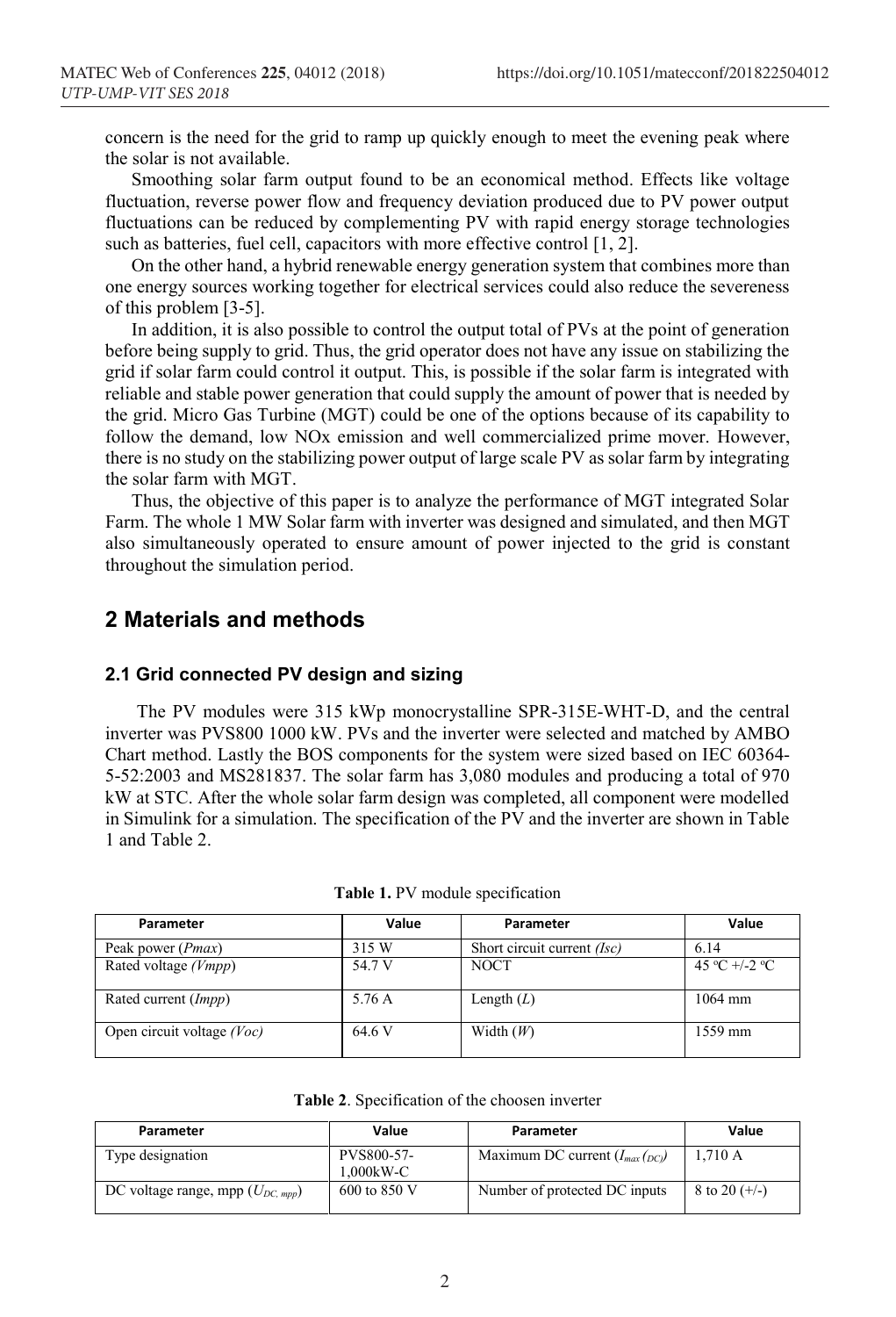| Maximum DC<br>voltage $(U_n)$<br>$U_{max}(DC)$ | $1,100$ <sup>V</sup> | $\Gamma$ $\alpha$ <sup><math>\alpha</math></sup><br>_tficiency | 98.8% |
|------------------------------------------------|----------------------|----------------------------------------------------------------|-------|

### **2.2 PV system model**

The mathematical model of PV module in Simulink was developed based on the method proposed by [20] and [21]. As shown in Fig. 1 the model basically requires two inputs which are the  $T_{amb}$  and  $\bar{I}_G$ . Based on the hourly inputs, the model will calculate the amount of energy generated by the PV module,  $E_{PV}$  [kWh] as the output in that hour.



**Fig. 1.** PV model in simulink

 $E_{PY}$  is calculated by Eq. (1) where  $P_{PY}$  is the rated power output of a single PV module [kW],  $K_G$  is the coefficient of solar irradiation  $[-]$ ,  $K_T$  is the coefficient of module temperature  $[-]$ , *Kdirt* is the coefficient of loses due to dirt or dust on the PV module surface [-], *Kmismatch* is the coefficient of loses due to interconnection of PV modules that do not have identical properties  $[-]$ , and  $N_M$  is the number of module available in the hybrid system.

$$
E_{PV} = P_{PV} \times K_G \times K_T \times K_{Dirt} \times K_{mismatch} \times N_M \tag{1}
$$

 $K_G$  can be calculated by Eq. (2).

$$
K_G = \frac{\bar{I}_G}{\bar{I}_{G,STC}}\tag{2}
$$

where  $\bar{I}_G$  is the hourly global solar irradiation of the demand site  $\text{[kW/m}^2\text{]}$  and  $\bar{I}_{G \text{-}STC}$  is the global solar irradiation at STC.  $K_T$  can be calculated from the expression given in Eq. (3).

$$
K_T = \left[1 + \left(\frac{\beta}{100}\right) \times \left(T_C - T_{STC}\right)\right] \tag{3}
$$

where the  $\beta$  is the temperature coefficient given by manufacture in [%/°C],  $T_c$  is PV module cell temperature [ $\degree$ C], and *T<sub>STC</sub>* is PV module cell temperature at STC [ $\degree$ C]. The *T<sub>C</sub>* of the PV module can be estimated using Eq. (4).

$$
T_C = \frac{Nocr}{800} \times \bar{I}_G - T_{amb} \tag{4}
$$

where  $NOCT$  is the nominal operating cell temperature of the PV module  $[°C]$ . Finally, once the hourly *EPV* was calculated, the hourly efficiency of the PV module can be estimated by Eq. (5).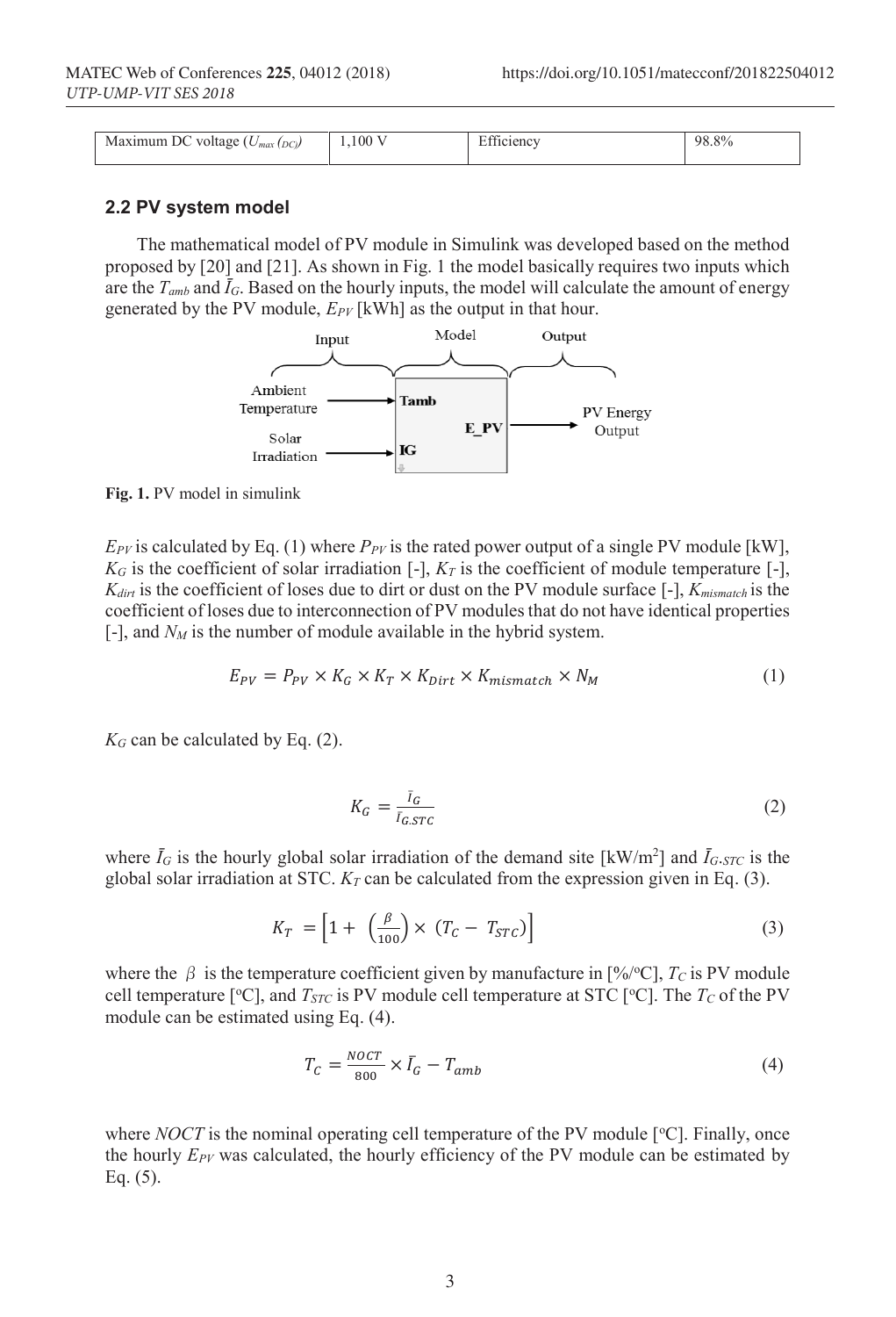$$
\eta_{PV} = \frac{E_{PV}}{A_{PV} \times N_M \times \bar{I}_G} \tag{5}
$$

where  $A_{PV}$  is the area of a single PV module  $[m^2]$ .

#### **2.2 MGT system model**

5 unit of 200 kW MGT model was adopted for the simulation. The model is extensively elaborated in previous literature [6, 7]. The basic performance are reported at ISO conditions is shown in Table 3. At the rated power output, the electrical efficiency is 33%.

**Table 3.** Summary of nominal performance at full load power and ISO conditions for MGT

| Parameter                      | Value           |
|--------------------------------|-----------------|
| Net power output               | $200(+0/-4)$ kW |
| Net efficiency (LHV)           | $33(+-2)\%$     |
| Nominal steady fuel flow (HHV) | 2400000 kJ/hr   |

Fig. 2 illustrates the MGT model block developed in the Simulink environment. As shown in Fig. 2, the inputs of the model are *Tamb* and *LF*, whereas the output of the model are Power and Exhaust heat output that finally became Energy Output, mass flow rate of exhaust gas and its temperature, and fuel consumption.

MGTs will operate one by one until the whole MGT integrated solar farm could generate 800 kW of power output. Only MGTs generates 800 kW at night, whereas MGTs only generate the portion that solar farm could not generate to achieve 800 kW during day time



**Fig. 2.** PV model in simulink.

### **3 Results and discussion**

#### **3.1 Power output stabilization**

Fig. 3 shows the results of the MGT integrated solar farm for 3 days. Green line shows the power output of the solar farm, red line shows the total power output of the multiple MGT, and the black line shows the sum of power output from former and later. It was found that MGTs operate most of the time and it power generation reduced during day time. This is when PV could generate electricity especially during afternoon. By this strategy, it was found that the total power output at the solar farm could be maintained at 800 kW.

Fig. 4 shows the hourly efficiency of the solar farm throughout the year. It was found that the average power generation efficiency of the solar farm was 13.78% at peak hour.

Fig. 5 shows the efficiency of all MGTs throughout the year. Since MGTs need to balance the power output of solar farm to achieve 800 kW, they operate at lower partial load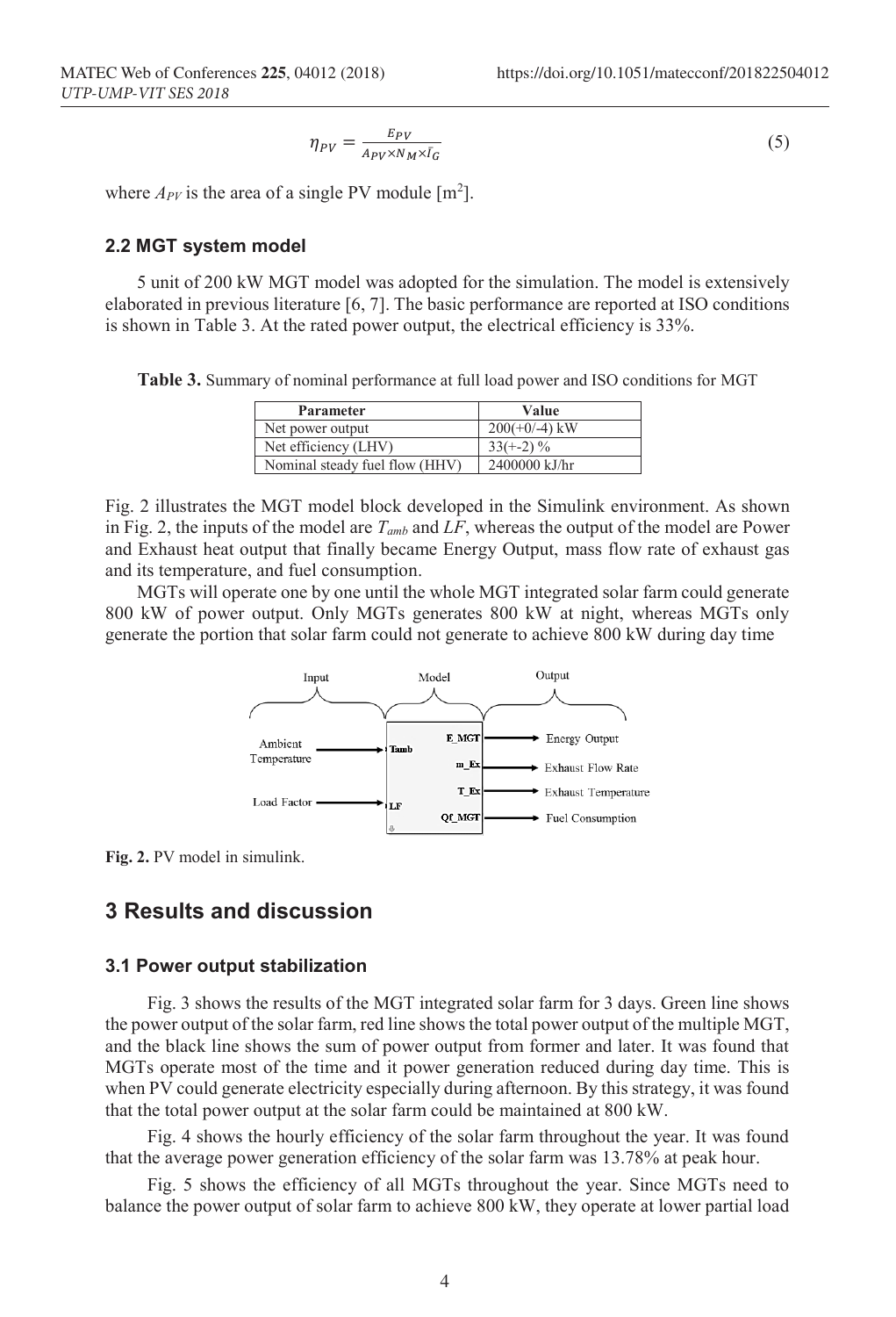and efficiency also decreased. MGT1 has high efficiency throughout the year because it is the first MGT that operates to balance the solar farm output. Whereas, MGT5 has the lowest efficiency because it is the last MGT to operate and therefore always operate at lower partial load. Thus, it is possible to have MGT integrated solar farm with controllable power output that could solve the problem of power output fluctuation and imbalance between supplydemand in grid system by the solar farm. However, further investigation on the environmental and economic impact in comparison with a conventional power generation and a solar farm only is needed.



**Fig. 3.** Power output of MGT integrated solar farm



**Fig. 4.** Power generation efficiency of the solar farm